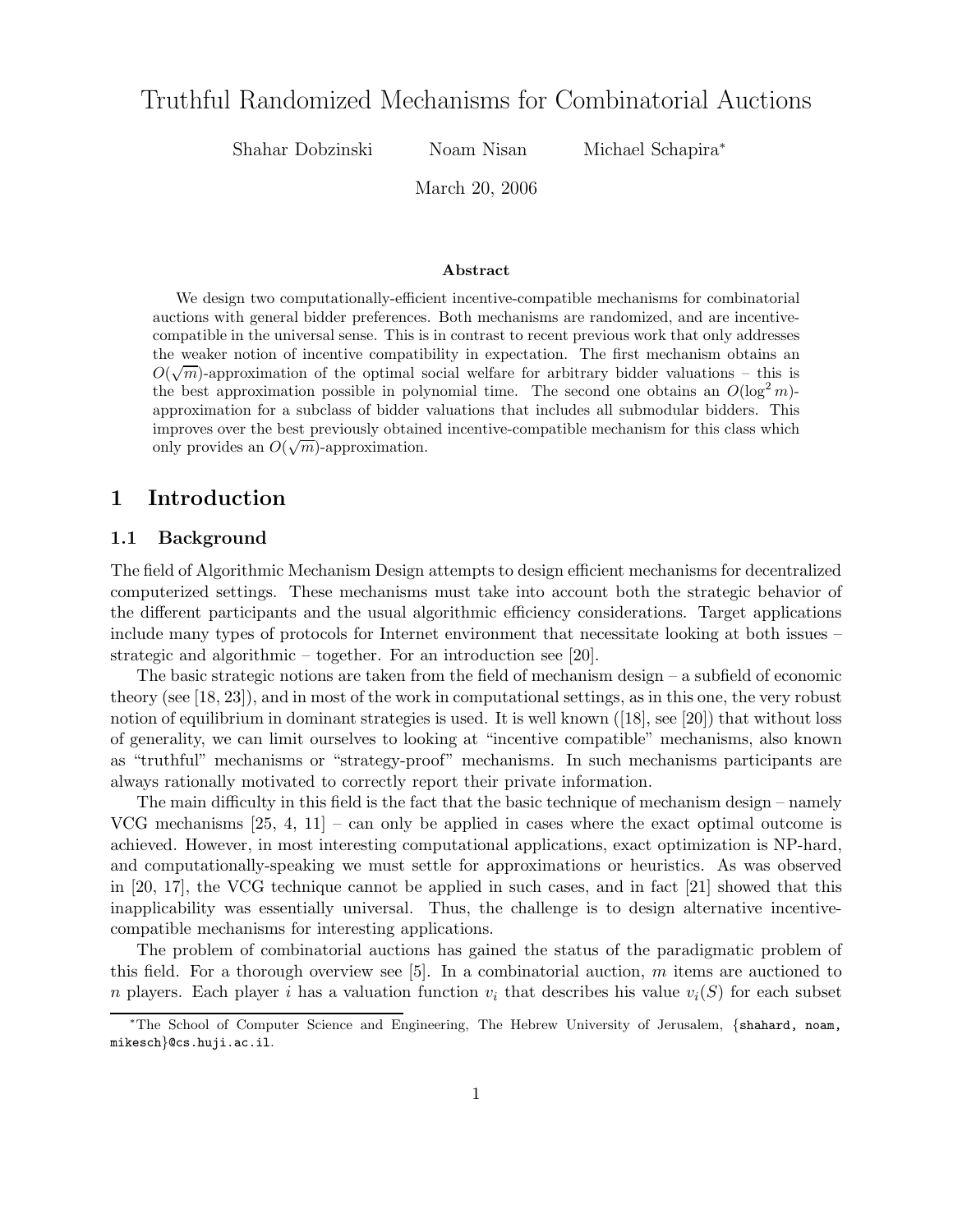S of items. The basic question is how to construct the auction mechanism that allocates all the items in a way that maximizes the social welfare  $\Sigma_i v_i(S_i)$  where  $S_i$  is the set of items allocated to bidder i. This problem indeed exhibits the basic issues of algorithmic mechanism design: finding the exact optimum is computationally hard, even for the most interesting special cases, but several approximation algorithms, with varying approximation ratios, are known for the general case as well as for various interesting special cases [16, 6, 7, 8]. However, these approximation algorithms do not yield incentive compatible mechanisms.

In a landmark paper, Lehmann et al [17] were able to design an incentive-compatible, efficientlycomputable, approximation mechanism – which achieves an approximation ratio that is as good as computationally possible  $\Theta(\sqrt{m})$  [24] – for the special case of "single-minded bidders". This is the case in which each bidder is only interested in a single bundle of goods. For this special case, as well as some other single-parameter scenarios a host of incentive compatible mechanisms have been designed in the last few years  $(e.g., [19, 1, 10, 9])$ . However, almost nothing is known for more general cases in which bidders have complex multi-dimensional preferences. Only two results are known in multi-dimensional settings<sup>1</sup>: the first is a pair of algorithms that completely optimize over a very restricted range of allocations and then use the usual VCG mechanism. These get a barely better than trivial approximation ratio of  $O(m/\sqrt{\log m})$  for the general case [12] and a weak  $O(\sqrt{m})$  for the "complement-free" case [6] – both ratios being quite far from what is computationally possible. The second result is the mechanism of [2] that applies only to the special case of auctions with many duplicates of each good and indeed is *not* a VCG mechanism. Some evidence showing that obtaining a non-VCG incentive-compatible mechanism for combinatorial auctions and related problems would be difficult was given in [14].

### **1.2 Randomized Mechanisms**

It was observed in [20] that randomized mechanisms can sometimes provide better approximation ratios than deterministic ones. There are two possible definitions for incentive compatibility of a randomized mechanism. The first and stronger one, defines an incentive-compatible randomized mechanism as a probability distribution over incentive compatible deterministic mechanisms. Thus, this definition requires that for any fixed outcome of the random choices made by the mechanism, players still maximize their utility by reporting their true valuations. This definition was used in [20, 10, 9], and will be called incentive compatible in the *universal sense*. The weaker definition only requires that players maximize their *expected* utility, where the expectation is over the random choices of the mechanism (but still for every behavior of the other players). This was used in [15, 8] (see below), and will be called incentive compatibility *in expectation*.

There are two major implications of the difference between these two notions:

- 1. **Attitude towards risk:** randomized mechanisms that are incentive compatible in expectation only motivate *risk-neutral* bidders to act truthfully. Risk-averse bidders may benefit from strategic behavior. In contrast, the universal sense of incentive compatibility applies to any attitude towards risk, as it applies to every possible realization of the random coins.
- 2. **Knowledge of the randomization results:** randomized mechanisms that are incentive compatible in expectation induce truthful behavior only as long as players have no information about the outcomes of the random coin flips before they need to act. Thus, in order to ensure truthful behavior the mechanism must utilize cryptography-grade randomness, and keep it secret from the players. In contrast, any randomization that is effective algorithmically suffices to ensure truthful behavior in the universal case. (In a similar vein, technically speaking,

<sup>&</sup>lt;sup>1</sup>This is true not only for combinatorial auctions but also for any other computationally-hard problem.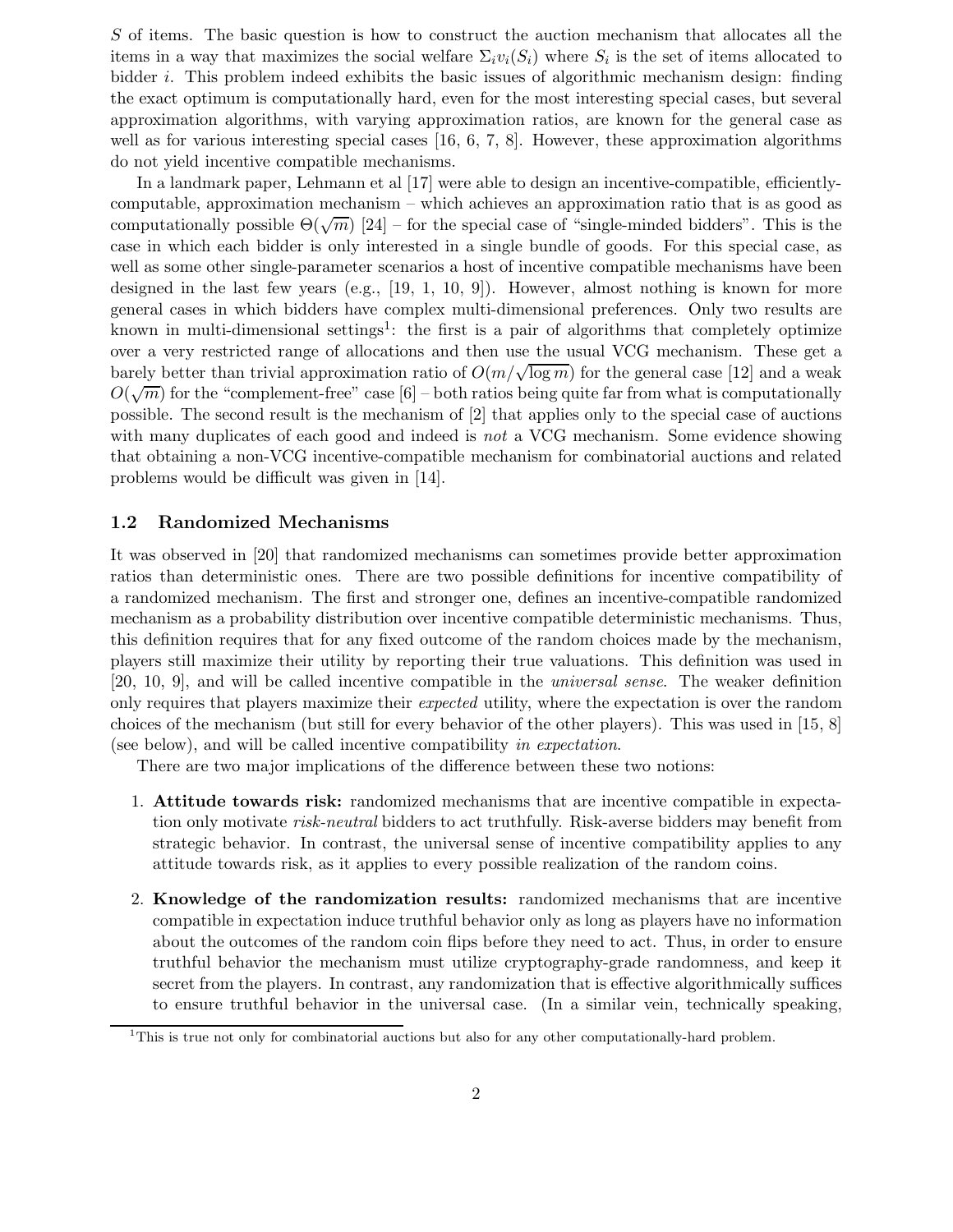using a pseudorandom generator will destroy the formal incentive compatibility properties of randomized mechanisms that are incentive compatible in expectation, due to the slight – sub-polynomial – change in probabilities of outcomes.)

In the recent [15] a rather general technique was developed for converting approximation algorithms into randomized mechanisms that are incentive compatible in *expectation*. The technique is based on randomized rounding of the LP relaxation, and relies on a clever representation of the LP solution as a scaled convex combination of integer solutions. In particular, they design a randomized mechanism for general combinatorial auctions that is incentive compatible in expectation and obtains the computationally-optimal approximation ratio of  $O(\sqrt{m})$ . Very recently, [8] used a different but somewhat related randomized rounding procedure to obtain another randomized mechanism for the case of combinatorial auctions with complement-free bidders. This mechanism is, again, incentive-compatible in expectation, and achieves an approximation ratio of  $O(\frac{\log m}{\log \log m})$ ,<br>which is worse than what he obtains algorithmically – a ratio of 2 which is worse than what he obtains algorithmically – a ratio of 2.

### **1.3 Our Results**

We present the first randomized mechanism for combinatorial auctions that is incentive compatible is the universal sense. This is another step towards the "holy grail" of obtaining a deterministic one.

**Theorem:** There exists a polynomial-time computable randomized mechanism for combinatorial auctions with general bidders that is incentive compatible in the universal sense and obtains a  $O(\sqrt{m})$  approximation ratio.<sup>2</sup>

The algorithm runs in time that is polynomial in the natural parameters of the problem: the number of players n and the number of items m. Access to the (exponentially long) valuation functions of the players is done using the usual demand queries [3, 6, 7], in which bidders are presented with a vector of item prices  $p_1...p_m$  and reply with the set of items S that maximizes their utility under these prices  $v(S) - \sum_{j \in S} p_j$ . The approximation factor mentioned in the theorem is in expectation, however, our result is technically stronger: for any fixed  $\epsilon > 0$  we provide a mechanism that obtains  $\frac{\sqrt{m}}{poly(\epsilon)}$ -approximation with probability of at least  $1 - \epsilon$ .

Our techniques are quite simple, completely different than the methods of [15, 8], and do not rely on the LP-relaxation of the problem. They are more in line with the random sampling methods that were used for auctioning "digital goods" [10, 9]. These techniques can be viewed as providing a general framework for obtaining randomized incentive compatible mechanisms in the universal sense. In particular, a significant property of this framework is that it provides, for any  $\epsilon > 0$ , a mechanism that achieves an approximation ratio not just in expectation, but with probability  $1 - \epsilon$ . We stress that this cannot be achieved by the usual techniques of amplification, since repetition can destroy the incentive properties. Using the same framework, we are also able to design improved mechanisms for the important special case of submodular valuations, and actually even for a more general class of valuations termed "XOS" in [16] and "fractionally-subadditive" in Even for a more general class of valuations termed  $205$  in [10] and Tractionary-subadder [8].<br>[8]<sup>3</sup>. This improves over the truthful deterministic  $O(\sqrt{m})$ -approximation achieved in [6].

**Theorem:** There exists a polynomial-time computable randomized mechanism for combinatorial auctions with submodular bidders that is incentive compatible in the universal sense and obtains a  $O(\log^2 m)$  approximation ratio.

<sup>&</sup>lt;sup>2</sup>Somewhat unusually, the equilibrium obtained is in dominant strategies even for the adaptive query model which usually only supports ex-post equilibria.

<sup>3</sup>For the XOS class, the bidders must also be able to answer, so called, XOS queries [6].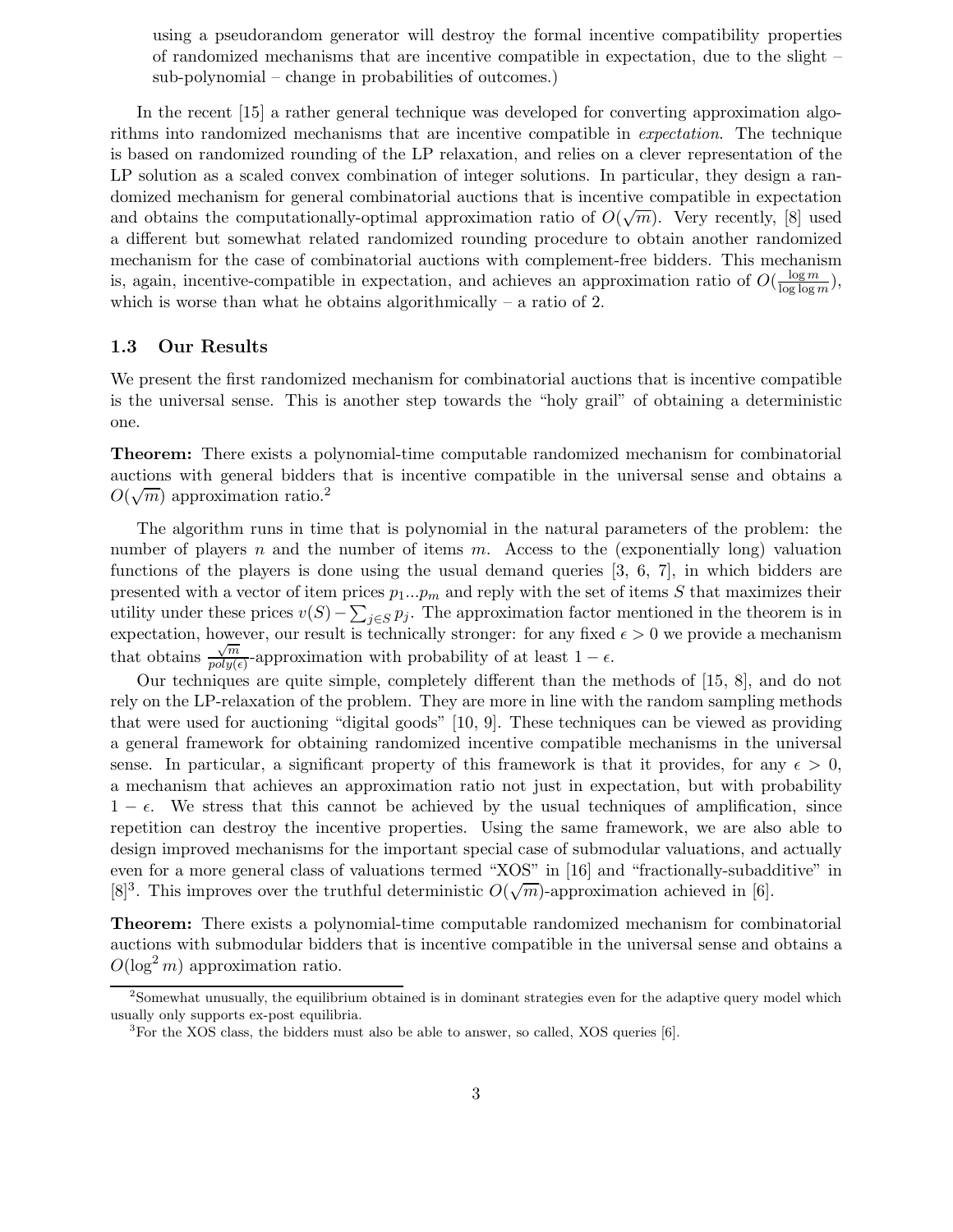Beyond the use of randomization, this theorem is sub-optimal in two other senses, which remain as open problems: first, the approximation ratio achieved is worse than the ratio of  $\frac{e}{e-1}$  that is computationally possible [7]; second our mechanism does not apply to the somewhat wider class of computationally possible [7]; second, our mechanism does not apply to the somewhat wider class of complement-free valuations that is handled in [8, 6].

The major open problem left is that of finding *deterministic*  $O(\sqrt{m})$ -approximation efficientlycomputable incentive-compatible mechanisms for combinatorial auctions.

### **2 Preliminaries**

In a combinatorial auction, a set M of items,  $M = \{1, ..., m\}$ , is sold to n bidders. Every bidder values bundles of items, rather than only assigning values to single items. The value that bidder i assigns to bundle S is defined by a valuation function  $v_i : 2^M \to \mathbb{R}^+$ . Two standard assumptions regarding each bidder *i*, are that  $v_i$  is normalized  $(v_i(\emptyset) = 0)$ , and monotone (for every  $S \subseteq T \subseteq$  $M, v_i(S) \leq v_i(T)$ . The *allocation problem* is to partition the items between the bidders in a way that maximizes the "total social welfare". I.e., to find a partition  $S_1, ..., S_n$  of M, that maximizes  $\Sigma_i v_i(S_i)$ .

Even though the size of the "input" is exponential in m (each  $v_i$  is described by  $2^m$  real numbers) we require algorithms to run in time polynomial in the natural parameters of the problem,  $m$  and n. An important issue is how the input can be accessed. In this paper we follow the "black box" approach: we assume that we are given an oracle for each valuation function. The oracle is limited to some predefined type of queries. A common type of query is the *demand query* (e.g., [6, 7, 3]). A demand query to a valuation  $v_i$  specifies a vector  $p = (p_1...p_m)$  of "item prices". The answer to the query is a set that would be "demanded" by the queried bidder under these item prices. I.e., a subset S that maximizes  $v_i(S) - \sum_{j \in S} p_j$ .

In this paper we seek algorithms that are incentive compatible (a.k.a. truthful). That is, algorithms which ensure that it is in the best interest of each of the bidders to *always* reveal his true preferences when asked. In the case of randomized mechanisms this translates to being *incentive compatible in the universal sense* – randomized mechanisms that are a probability distribution over incentive compatible deterministic mechanisms. In other words, telling the truth is the *dominant strategy* of each bidder, regardless of the coins tossed by the mechanism. This is a much stronger requirement than *incentive compatibility in expectation* (see [15]).

Some special cases of combinatorial auctions have recently received great attention. In particular, combinatorial auctions in which all bidders are known to have submodular valuations are the subject of extensive research (e.g., [16, 6, 13, 7]). A valuation v is submodular if  $v(S \cup T) + v(S \cap T) \le$  $v(S) + v(T)$  for all  $S, T \subseteq M$ . All submodular valuations are known to be strictly contained in the more general class of valuations termed "XOS" in [16], and "fractionally-subadditive" in [8]. A valuation v is said to be XOS if there are additive valuations  $\{a_1, ..., a_t\}$ , such that  $v(S) = \max_k \{a_k(S)\}\$ for all  $S \subseteq M^4$ . See [7] for a more thorough explanation. For every XOS valuation  $v = \max_k \{a_k\}$ , and bundle S, we call an additive valuation a such that  $a(S) = \arg \max_k \{a_k(S)\}\$ a *maximizing clause* for S in  $v_i$ . We require XOS bidders to be able to answer *XOS queries*. In this type of queries the question is in the form of a bundle and the answer is a maximizing clause for that bundle.

# **3 A Framework For Designing Incentive-Compatible Mechanisms**

The design of a randomized *approximation algorithm* comprises two basic steps: first, we are interested in making sure that the expected value of the solution produced by the algorithm is "not

<sup>&</sup>lt;sup>4</sup>A valuation *a* is additive if for every  $S \subseteq M$ ,  $a(S) = \sum_{j \in S} a({j})$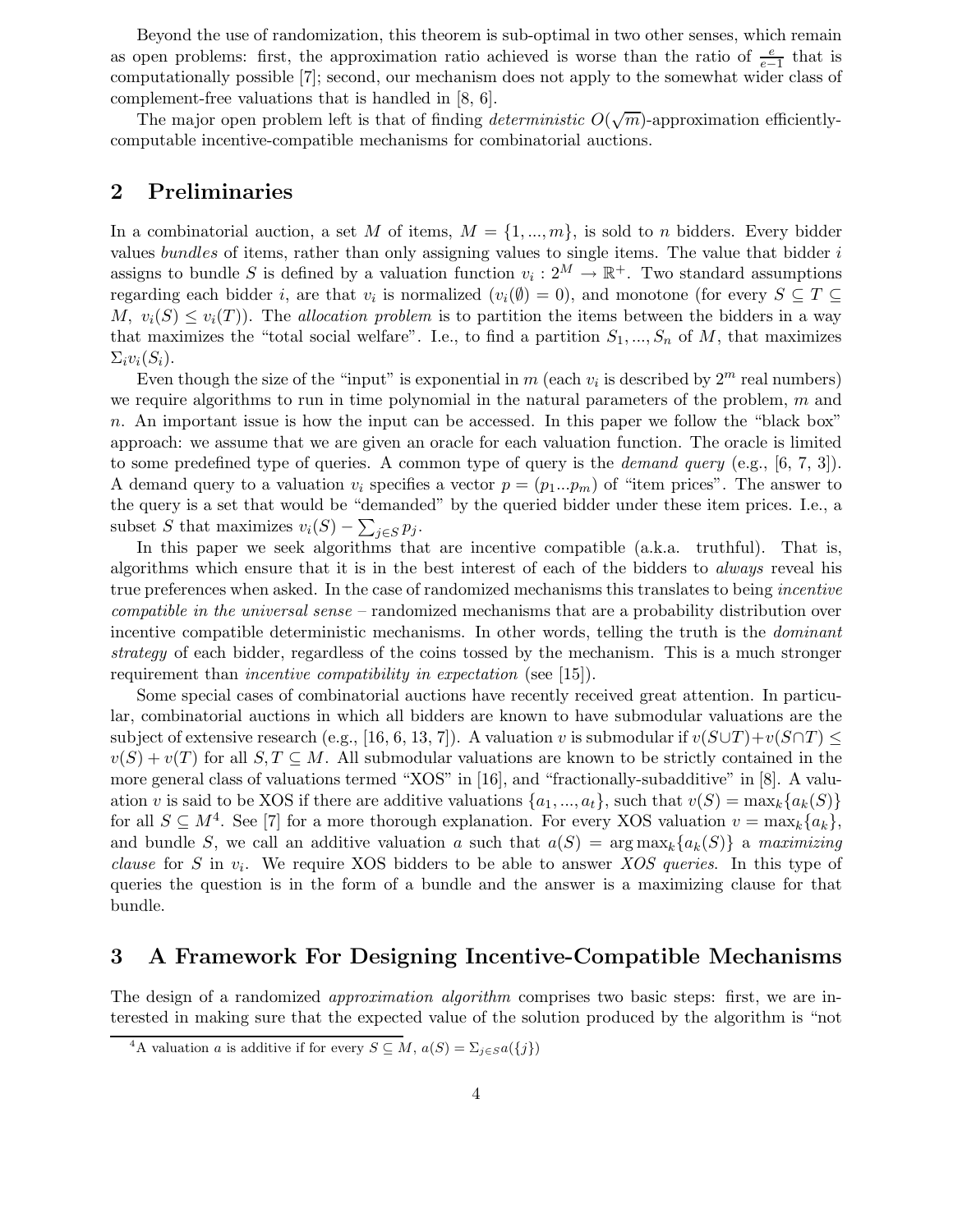far" from the optimum. Second, we wish to be able to find a solution with a value "close" to the expectation with high probability. Usually, the main difficulty is in achieving the first goal and proving that a solution close to the expectation can be obtained with some (perhaps polynomially low) probability. Amplification of the probability of success is then easily attainable by running the algorithm a polynomial number of times and choosing the best solution.

In contrast, the design of a randomized *mechanism* is inherently different: in general, running a mechanism multiple times and choosing the best output does not preserve the truthfulness of the mechanism. In addition, it is well known that in order to ensure truthfulness, the price a bidder pays for the bundle he is allocated cannot depend on information he provides. The framework we introduce here helps us overcome these problems.

The framework relies on the examination of two distinct possible cases: either there is one bidder such that allocating all items to him is a good approximation to the welfare, or there is no such bidder. I.e., there is no "small" group of bidders that contributes "a lot" to the optimal solution. In the first case, achieving a good approximation is easy - allocate all items to that bidder. In the second and more complicated case, we will perform a fixed-price auction, and will have to prove that we get a good approximation. The key observation used in handling the second case is that two randomly chosen groups that consist (in expectation) of a constant fraction of the bidders have many properties in common (e.g., both hold a constant fraction of the total welfare.) This idea is similar to the main principle in random-sampling auctions for "digital goods" [10, 9]. However, our situation is much more complex due to the multi-parameter setting of combinatorial auctions, in contrast to the single-parameter setting of [10, 9]. In addition, our goal is to optimize the welfare, and not maximize revenue. Moreover, we do not assume that all the items are identical and that there is an unlimited supply of items, as in the case of "digital goods". From a computational point of view, another difference is that the problems we consider are NP-hard to approximate.

The framework allows us, with high probability, to distinguish between the two cases, and provides us with the tools for finding the price used in the fixed-price auction. The main difficulty in tailoring the framework to a specific setting is showing that the fixed-price auction guarantees a good approximation. Indeed, in the two mechanisms we are about to present in this paper the price used in the fixed-price auction is determined in a completely different manner.

### **The Framework:**

### Phase I: Partitioning the Bidders

We assign each bidder to exactly one of the following three sets: SEC-PRICE with probability  $1-\epsilon$ , FIXED with probability  $\frac{\epsilon}{2}$ , and STAT with probability  $\frac{\epsilon}{2}$ . Only bidders from SEC-PRICE will be allowed to participate in the second-price auction. Bidders in STAT will never get any will be allowed to participate in the second-price auction. Bidders in STAT will never get any items, so we can safely use this group to gather the necessary statistics (see next phase). The bidders in FIXED will be the only bidders who participate in the fixed-price auction.

#### Phase II: Gathering Statistics

The goal in this phase is to use the bidders in STAT in order to find prices for the secondprice auction with reserve price, and the fixed-price auction. Both auctions will be conducted in the next phases. To ensure incentive compatibility, a bidder should have no influence on the price of the bundle he is offered. This is why the prices of bundles offered to bidders in SEC-PRICE and FIXED in the following phases will be determined using bidders in STAT only. The bidders in STAT never get any items and so have no incentive to misreport their preferences.

Finding the price of the fixed-price auction is mechanism specific. However, the reserve price for the second price auction is generally determined by applying an approximation algorithm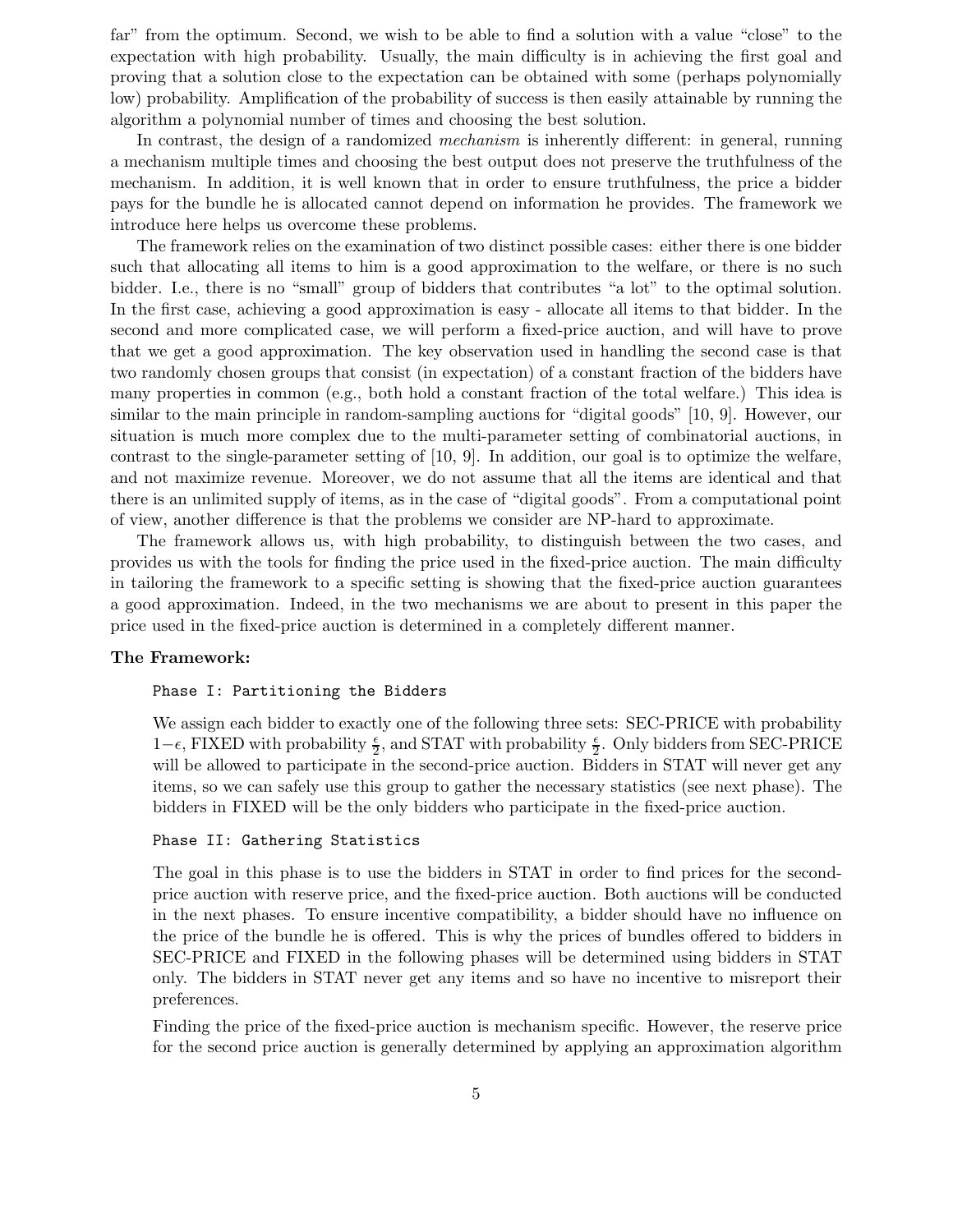to bidders from STAT. If no small groups of bidders contributes a large fraction of the optimal solution (the first case), we can prove that with high probability the reserve price we obtain is a good approximation to the optimal welfare. On the other hand, If there is one bidder with very high value for the bundle of all items (the second case), we will see that this reserve price has no effect on the result of the second-price auction.

### Phase III: A Second-Price Auction

We now conduct a second-price auction with a reserve price for selling the bundle of all items to one of the bidders. Intuitively, one can think of this phase as handling the first case, where there is one bidder with a very high value for the bundle of all items. A second-price auction will allocate the bundle of all items to the bidder that values it the most. If there is one bidder with a very high value for this bundle, he will be placed in SEC-PRICE with probability  $1 - \epsilon$ . We then get a good approximation to the welfare, and the algorithm terminates.

The purpose of the reserve price is to handle the second case, where no small group of bidders contributes a lot to the optimal solution<sup>5</sup>. If this is the situation, allocating all items to one bidder may provide a bad approximation. Fortunately, in the previous phase we obtained a reserve price which is a good approximation to the optimal welfare. Therefore, if there is a "winning bidder", we know that we have a good approximation because the revenue obtained in the second-price auction (which is at least the reserve price) is a lower bound on the welfare. If we do not have a winning bidder, we continue to the next phase.

### Phase IV: A Fixed-Price Auction

We go over the bidders in FIXED one by one, in some arbitrary order, asking each one for his demand under a fixed price per item, obtained earlier from the bidders in STAT. We allocate each bidder his most demanded set, and charge him the appropriate price. We remove the set allocated to him from the set of items that are offered to the next bidders.

This phase is meant to handle the second case, where no small group of bidders contributes a lot to the optimal solution. Indeed, it can be shown that since FIXED is a randomly chosen group that consists of a constant fraction of all bidders, it also holds, with high probability, a constant fraction of the optimal welfare. In addition, we show that in the second case the bidders in STAT aid us in choosing a fixed-price that leads to a good approximation. The way this price is chosen is mechanism-specific, and is not the same in our two mechanisms.

For every possible tosses of coins the framework produces a truthful deterministic mechanism. First, bidders who are in STAT never get any items, and thus have no incentive to misreport their preferences. A bidder can get items in exactly one of the following ways: by participating in the second-price auction with the reserve price, or by participating in the fixed-price auction.

It is well known that second-price auctions with a reserve price are incentive compatible. The fixed-price auction is also clearly incentive compatible, as each bidder gets the bundle that maximizes his demand, given prices which he does not affect.

# **4 Combinatorial Auctions with General Valuations**

In this section we exhibit an incentive-compatible mechanism for approximating combinatorial auctions with general valuations. The incentive compatibility of the mechanism is guaranteed by its use of the framework. As in all mechanisms built using the framework, the main difficulty is to

<sup>5</sup>Of course, both a second-price auction and a second-price auction with a reserve price are incentive-compatible.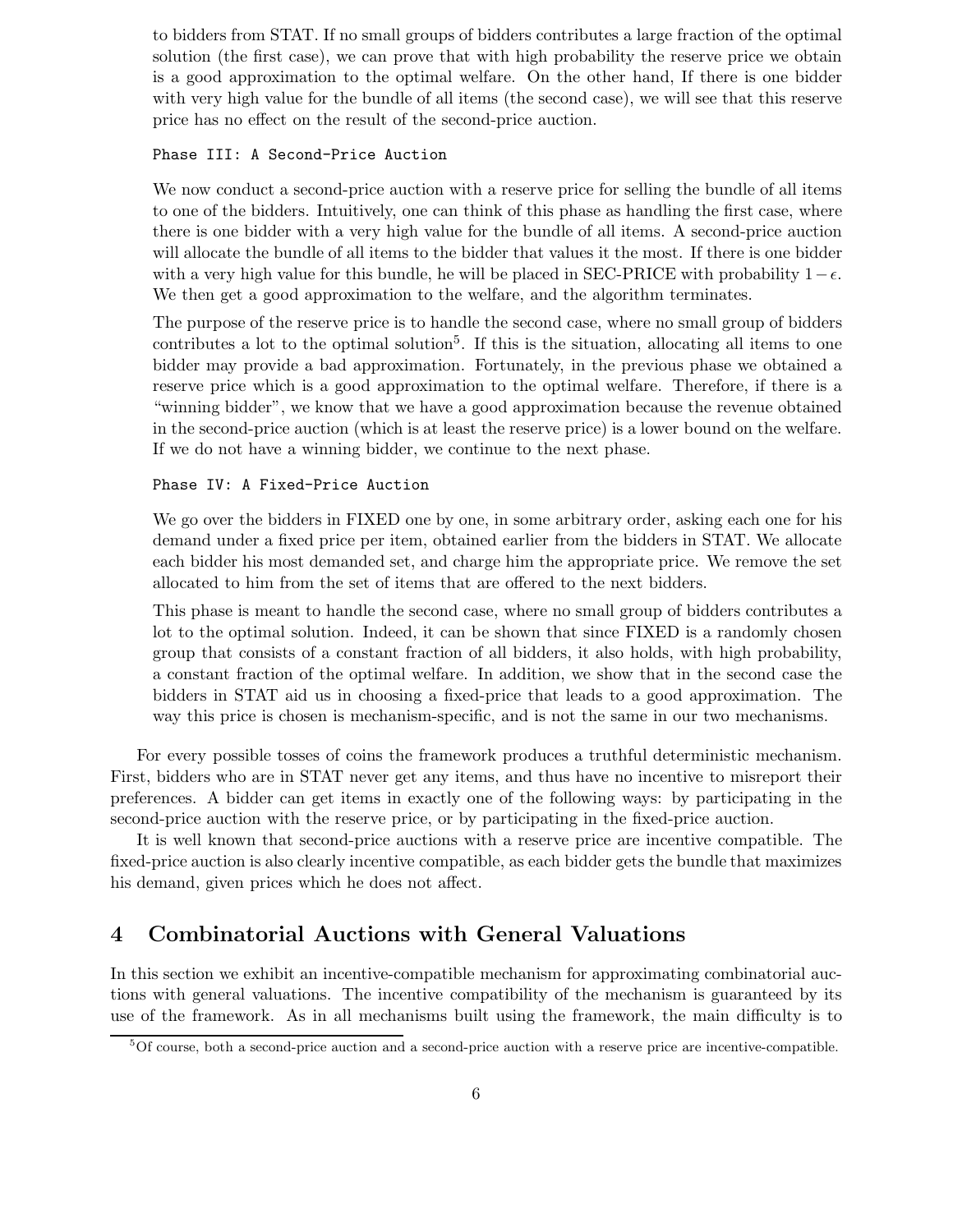analyze the case in which no "small" group of bidders contributes "a lot" to the optimal solution. In the case of general valuations this is translated to the case where no bidder assigns a value to M that is higher than the  $\sqrt{m}$ -fraction of the value of the optimal fractional solution.

In this case, our mechanism uses the bidders of STAT to approximate the value of the optimal fractional solution. We set the item price for the fixed-price auction to be (approximately) the value of the approximation we obtained, divided by the number of items. The important technical observation is that for each item we manage to sell at this price, we "lose" a value of at most  $O(\sqrt{m})$ times this price (compared to the optimal fractional solution). The revenue we get in this case sets a lower bound on the welfare we achieve.

Although the mechanism does use the LP relaxation of the problem, LP does play a relatively minor role, and we mainly use it for the analysis. This is in contrast to previous related work [15, 8], where the technique itself is LP based. The reader is referred to the appendix for the standard LP relaxation of the problem.

#### **The Algorithm:**

**Input:** n bidders<sup>6</sup>, each with a general valuation  $v_i$  that is represented by a demand oracle, a rational number  $0 < \epsilon < 1$ .

**Output:** An allocation of the items, which is a  $O(\frac{\sqrt{m}}{s^3})$  $\frac{m}{\epsilon^3}$ )-approximation to the optimal allocation.

### **The Algorithm:**

Phase I: Partitioning the Bidders

1. Assign each bidder to exactly one of the following three sets: SEC-PRICE with probability 1 −  $\epsilon$ , FIXED with probability  $\frac{\epsilon}{2}$ , and STAT with probability  $\frac{\epsilon}{2}$ .

```
Phase II: Gathering Statistics
```
2. Calculate the value of the optimal fractional solution in the combinatorial auction with all  $m$ items, but only with the bidders in STAT. Denote this value by  $OPT^*_{STAT}$ .

Phase III: A Second-Price Auction

3. Conduct a second-price auction with a reserve price of  $\frac{OPT_{STAT}^*}{\sqrt{m}}$ , in which the bundle M of all items is sold to the bidders in SEC-PRICE. If there is a "winning bidder", allocate all the items to that bidder and output this allocation. Otherwise, proceed to the next step.

### Phase IV: A Fixed-Price Auction

- 4. Let  $R = M$ . Let  $p = \frac{\epsilon OPT_{STAT}}{8m}$ .
- 5. For each bidder  $i \in FIXED$ , in some arbitrary order:
	- (a) Let  $S_i$  be the demand of bidder i given the following prices: p for each item in R, and  $\infty$  for each item in  $M - R$ .
	- (b) Allocate  $S_i$  to bidder i, and set his price to be  $p \cdot |S_i|$ .
	- (c) Let  $R = R \setminus S_i$ .

**Theorem 4.1** For any constant  $\epsilon > 0$ , there exists a randomized and truthful polynomial-time *mechanism that achieves an*  $O(\frac{\sqrt{m}}{\epsilon^3})$  $\frac{\sqrt{m}}{\epsilon^3}$ )-approximation with probability 1 –  $\epsilon$ .

 $6B$ oth in this mechanism and in the XOS mechanism, we assume that *n* is not constant. If *n* is constant, one can easily get a truthful  $\frac{1}{n}$ -approximation by bundling all items together and performing a second price auction.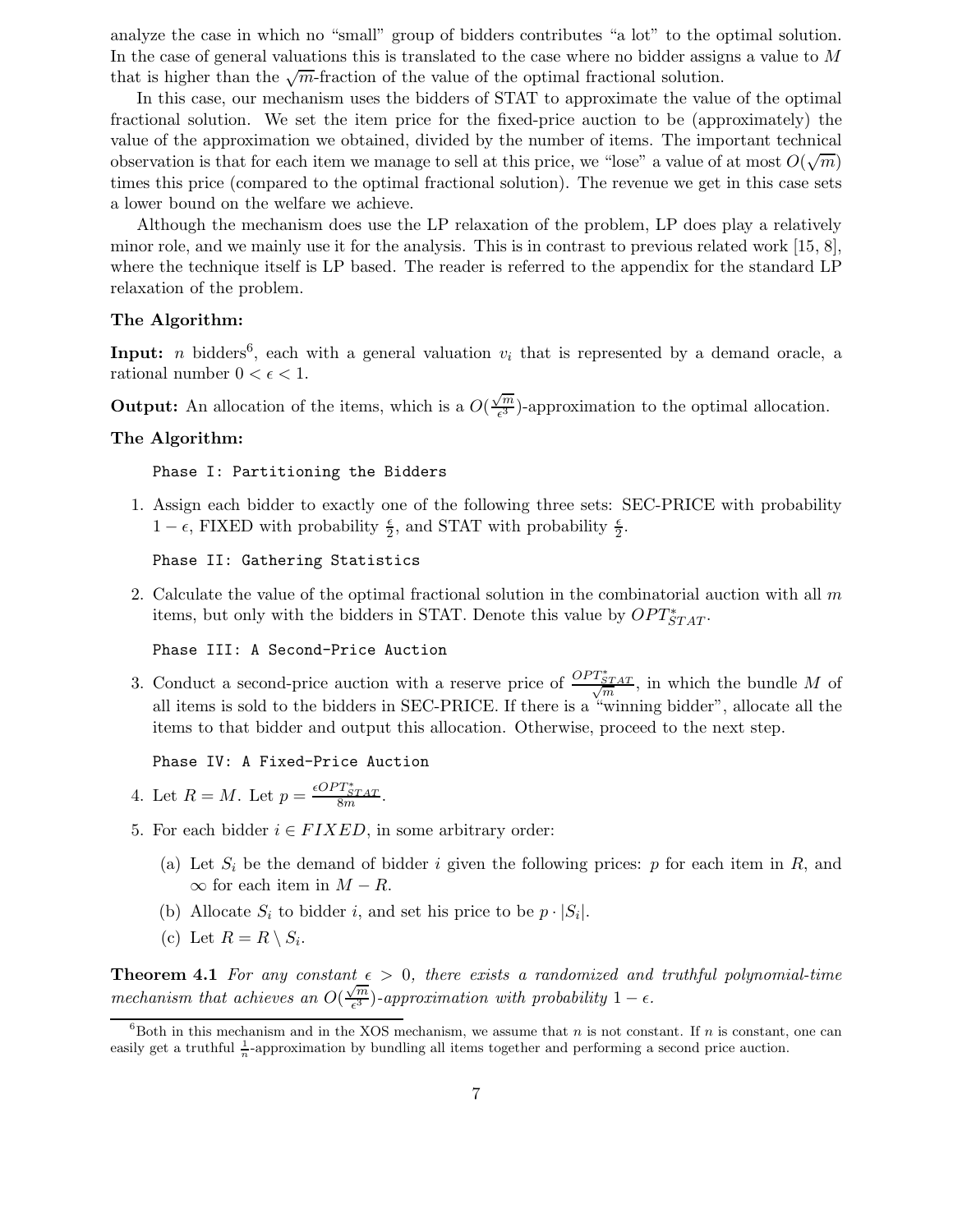**Proof:** The algorithm produces a feasible allocation. In addition, the algorithm is clearly incentive compatible, since it was designed using the framework. It is left to prove that it obtains the desired approximation ratio with probability  $1 - \epsilon$ .

Denote by  $OPT^*$  the optimal fractional solution. There are two possible cases:

- 1. There is a bidder *i* such that  $v_i(M) \geq \frac{OPT^*}{\sqrt{m}}$ .
- 2. For each bidder i,  $v_i(M) < \frac{OPT^*}{\sqrt{m}}$ .

We start by handling the first case. Let i be some bidder such that  $v_i(M) \geq \frac{OPT^*}{\sqrt{m}}$ . Observe that with probability  $1 - \epsilon$  bidder *i* is in SEC-PRICE. If there is no such bidder is in SEC-PRICE, then the algorithm fail to guarantee any approximation ratio. This happens with probability of at most  $\epsilon$ . The next proposition shows that if bidder i is in SEC-PRICE the algorithm obtains an  $O(\sqrt{m})$ -approximation.

**Proposition 4.2** *If there exists a bidder i in SEC-PRICE such that*  $v_i(M) \geq \frac{OPT^*}{\sqrt{m}}$ , then the *allocation generated by the algorithm is an*  $O(\sqrt{m})$ -approximation to the optimal allocation.

**Proof:** Let i' be the bidder in SEC-PRICE with the highest value for M. By the conditions of the lemma,  $v_{i'}(M) \geq \frac{OPT^*}{\sqrt{m}}$ . Clearly, since  $STAT \subseteq N$ , we have that:

$$
\frac{OPT_{STAT}^*}{\sqrt{m}} \le \frac{OPT^*}{\sqrt{m}} \le v_{i'}(M)
$$

Hence, due to the properties of second-price auctions with a reserve price, all items will be sold thence, due to the properties of second-price authors with a reserve price, an items with be sold<br>to i', and the algorithm will terminate in Step 3. Thus, we get an allocation that is an  $O(\sqrt{m})$ approximation to the optimal one.  $\Box$ 

The second case is more involved. For each bidder i,  $v_i(M) < \frac{OPT^*}{\sqrt{m}}$ . We will take advantage of the fact that no bidder contributes "a lot" to the optimal fractional solution, and see that, with high probability,  $OPT^*_{STAT}$  is a good approximation to the optimal fractional solution. We will see that the same holds for  $OPT^*_{FIXED}$ , which is the value of the optimal fractional solutions in the combinatorial auctions with all  $m$  items and with bidders from FIXED only.

**Lemma 4.3** *If for each bidder i*,  $v_i(M) < \frac{OPT^*}{\sqrt{m}}$ , then with probability 1 – o(1):

- 1.  $\frac{\epsilon}{4} \cdot OPT^* \leq OPT^*_{STAT}$
- 2.  $\frac{\epsilon}{4} \cdot OPT^* \leq OPT^*_{FIXED}$

**Proof:** We will start by proving that the probability that the first event does not occur is  $o(1)$ . The proof for the second is almost identical. The lemma will then follow, by applying the union bound.

Let A be the random variable that receives the value of  $OPT^*_{STAT}$ . For every bidder i we denote by  $A_i$  the random variable that receives the value of bidder i in  $OPT^*_{STAT}$ . Let  $\{x_{i,S}\}_{1\leq i\leq n, S\subseteq M}$ be the set of variables in the fractional solution, OPT∗. Since every bidder is placed in STAT with probability  $\frac{\epsilon}{2}$ , and  $STAT \subseteq N$ , we have that  $E[A] = \sum_i \frac{\epsilon}{2} E[A_i] \geq \sum_i \frac{\epsilon}{2} \sum_{S} x_{i,S} v_i(S) = \frac{\epsilon}{2} OPT^*$ . If<br>the conditions of the lamma hold, we also have that for each  $i \leq A_i \leq OPT^*$ . We can use this fact the conditions of the lemma hold, we also have that for each i,  $A_i < \frac{OPT^*}{\sqrt{m}}$ . We can use this fact to set an upper bound on the probability that  $A$  gets a value that is substantially smaller than its expectation. We make use of the following corollary from Chebyshev's inequality: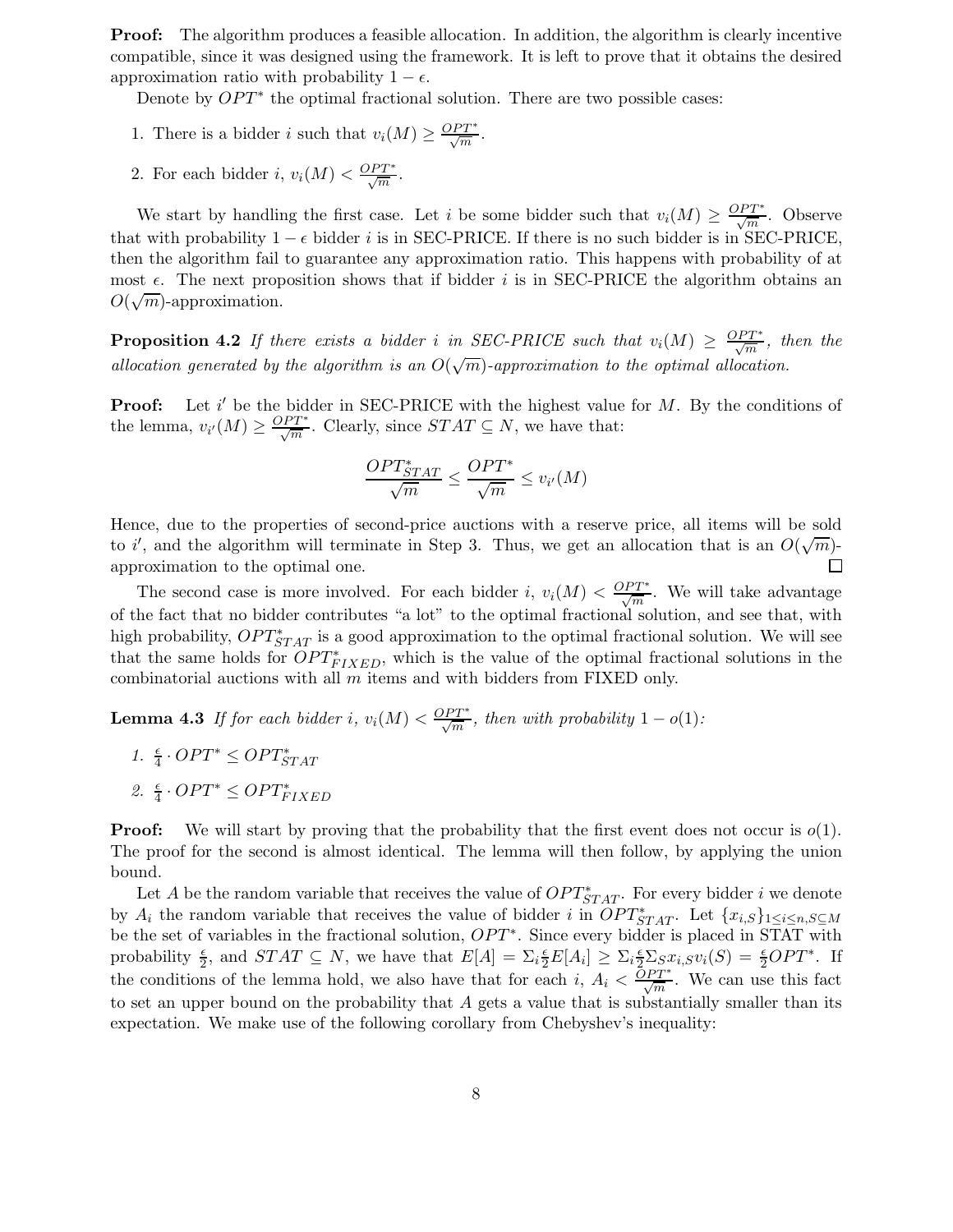**Claim 4.4** *Let* X *be the sum of independent random variables, each of which lies in* [0, t]*. Then, for any*  $\alpha > 0$ ,  $Pr[|X - E[X]| \ge \alpha] \le \frac{tE[X]}{\alpha^2}$ .

Since for each i,  $A_i \in [0, \frac{OPT^*}{\sqrt{m}}]$ , we have that

$$
\Pr[A < \frac{\epsilon}{4} \cdot OPT^*] \le \Pr[|A - \frac{\epsilon}{2} \cdot OPT^*| \ge \frac{\epsilon}{4} \cdot OPT^*]
$$
\n
$$
\le \frac{\frac{OPT^*}{\sqrt{m}} \cdot \frac{\epsilon}{2} \cdot OPT^*}{(\frac{\epsilon}{4}OPT^*)^2} \le \frac{8}{\epsilon \sqrt{m}}
$$

 $\Box$ 

With probability of  $1 - o(1)$  we have that the values of the optimal fractional solutions for FIXED and STAT are "close" to  $OPT^*$ . If this is the case, we will show that we manage to achieve an  $O(\frac{\sqrt{m}}{\epsilon^2})$  $\frac{\sqrt{m}}{\epsilon^2}$  approximation factor. With probability of at most  $o(1)$  this is not the case, and the algorithm fails to provide any approximation ratio.

Although the second-price auction was designed to handle the first case, when there is one bidder that contributes "a lot" to the welfare, it is still possible that some bidder  $i$  in SEC-PRICE will be allocated the bundle M in Step 3. However, notice that bidder i was forced to pay at least  $\frac{OPT_{STAT}^{*}}{\sqrt{m}}$ . Therefore, that bidder's value for the bundle M is greater than  $\frac{OPT_{STAT}^*}{\sqrt{m}}$ , which by Lemma 4.3 is at least  $\frac{\epsilon OPT^*}{4\sqrt{m}}$ . Hence, allocating the bundle M to bidder *i* provides an  $O(\frac{\sqrt{m}}{\epsilon})$ the optimal solution.  $\frac{m}{\epsilon}$ ) approximation to

If no bidder in SEC-PRICE got the bundle  $M$  then the algorithm attempts to sell items to the bidders in FIXED (Step 5). As before, we claim that the revenue is a lower bound to the social welfare. The next lemma shows that in this case the revenue will be  $\Omega(\frac{\epsilon^3 OPT^*}{\sqrt{m}})$ . Hence, Step 5 will result in an allocation that is a  $\Omega(\frac{\sqrt{m}}{e^3})$  $\frac{m}{\epsilon^3}$ )-approximation to the optimal allocation.

**Lemma 4.5** *If the following conditions hold:*

- *1. The algorithm reaches Step 5*
- 2. For each bidder i,  $v_i(M) < \frac{OPT^*}{\sqrt{m}}$
- 3. For the item-price p it holds that:  $\frac{\epsilon^2 OPT^*}{16m} \le p \le \epsilon \frac{OPT^*}{8m}$ 8m
- 4.  $OPT^*_{FIXED} \geq \frac{\epsilon}{4} \cdot OPT^*$

*then the revenue of the algorithm is*  $\Omega(\frac{\epsilon^3 OPT^*}{\sqrt{m}})$ *.* 

**Proof:** Let  $\{y_{i,S}\}_{i\in FIXED,S\subseteq M}$  be the variables in the fractional solution  $OPT^*_{FIXED}$ . We will restrict our attention to bundles in  $OPT^*_{FIXED}$  that are profitable when setting a price of p for each item. That is, let T be the set of pairs  $(i, S)$  such that  $y_{i,S} > 0$ , and  $v_i(S) - p \cdot |S| > 0$ . The next claim shows that we do not lose too much by ignoring all other bundles in  $OPT^*_{FIXED}$ .

**Claim 4.6**  $\Sigma_{(i,S)\in T}$   $y_{i,S}$   $v_i(S) \ge \frac{1}{2} \cdot OPT_{FIXED}^*$ 

**Proof:** Define  $\overline{T}$  to be the "complement" set of T. Formally,  $\overline{T}$  consists of all pairs  $(i, S)$ such that  $y_{i,S} > 0$  in  $OPT^*_{FIXED}$ , but  $v_i(S) - p \cdot |S| \leq 0$ . It is easy to see that  $OPT^*_{FIXED}$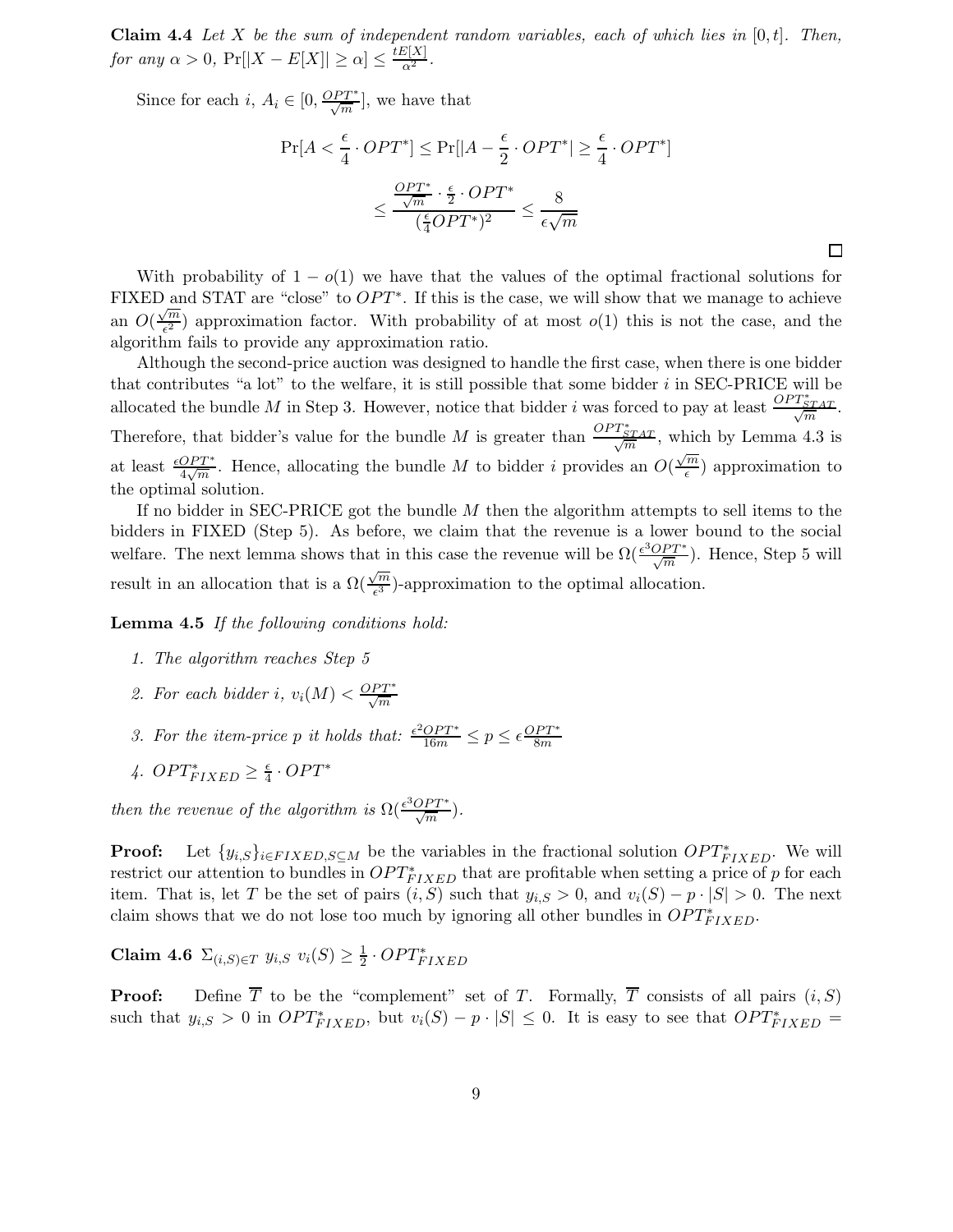$\Sigma_{(i,S)\in T} y_{i,S}v_i(S) + \Sigma_{(i,S)\in \overline{T}} y_{i,S}v_i(S)$ . Since  $OPT^*_{FIXED} \geq \frac{\epsilon}{4} \cdot OPT^*$  it is enough to bound from above the contribution of  $\overline{T}$  to  $OPT^*_{FIXED}$  to prove the claim.

$$
\Sigma_{(i,S)\in\overline{T}}y_{i,S}v_i(S) \leq \Sigma_{(i,S)\in\overline{T}} y_{i,S} p \cdot |S| \leq m \cdot p
$$

$$
\leq m \cdot \frac{\epsilon \cdot OPT^*}{8m} \leq \frac{OPT^*_{FIXED}}{2}
$$

where the first inequality is because of the definition of  $\overline{T}$  and the second inequality is due to the LP constraints.  $\Box$ 

Let us now calculate the revenue we get in Step 5. Without loss of generality, assume the bidders in FIXED are  $1, ..., \frac{\epsilon}{2}n$ . In the first iteration of Step 5, bidder 1 is asked for his most demanded set.<br>The key observation is that if there is some S such that  $x_1 \circ 0$  and  $(1, S) \in T$  then bidder 1's The key observation is that if there is some S such that  $x_{1,S} > 0$  and  $(1, S) \in T$  then bidder 1's demand is not empty. Recall that for each item in  $S_1$  we gain a revenue of p.

We will now upper bound what we "lose" by assigning  $S_1$  to bidder 1 in comparison to  $OPT^*_{FLXED}$ . Notice, that by assigning  $S_1$  to bidder 1 we lose both the value of all the fractional bundles assigned to bidder 1 in  $OPT^*_{FIXED}$ , and of all the bundles in  $OPT^*_{FIXED}$  that contain some item from  $S_1$ .<br>The value of all the fractional bundles essigned to bidden 1 in  $OPT^*$ , is at most  $OPT^*$ . The value of all the fractional bundles assigned to bidder 1 in  $OPT^*_{FIXED}$  is at most  $\frac{OPT^*}{\sqrt{m}}$ .

$$
\Sigma_{(1,S)\in T} y_{1,S}v_1(S) \le \frac{OPT^*}{\sqrt{m}}
$$

because  $v_1(M) < \frac{OPT^*}{\sqrt{m}}$  and  $\Sigma_{(1,S)}y_{1,S} \leq 1$ , due to the constraints of the LP formulation.

We will now bound the value of all the bundles in  $OPT^*_{FIXED}$  that contain some item from  $S_1$ . Fix some item  $j \in S_1$ . Again, using the constraints of the LP and  $v_i(M) < \frac{OPT^*}{\sqrt{m}}$ ,

$$
\Sigma_{(i,S)\in T|j\in S}y_{i,S}v_i(S) \le \frac{OPT^*}{\sqrt{m}}
$$

To conclude, for every item we sell to bidder 1 at price  $p \geq \epsilon^2 \cdot \frac{OPT^*}{16m}$ , we lose bundles in T<br>t are together worth at most 2.  $OPT^*$ . The applyist continues by remaying from  $OPT^*$ that are together worth at most  $2 \cdot \frac{OPT^*}{\sqrt{m}}$ . The analysis continues by removing from  $OPT^*_{FIXED}$  all pairs  $(i, S)$  which can not be assigned now (either  $i = 1$ , or  $j \in S_i$  and  $j \in S$ ), and applying similar arguments to the rest of the bidders in FIXED.

The revenue achieved by the algorithm is an  $O(\frac{\sqrt{m}}{\epsilon^2})$  $\frac{\sqrt{m}}{\epsilon^2}$ -approximation to the value of  $OPT^*_{FIXED}$ . Since  $OPT^*_{FIXED} \geq \frac{\epsilon}{4} \cdot OPT^*$  we have that it is a  $O(\frac{\sqrt{m}}{\epsilon^3})$  $\frac{m}{\epsilon^3}$ ) approximation to  $OPT^*$ , and the theorem follows.

> $\Box$  $\Box$

| 5 Combinatorial Auctions with XOS Valuations |
|----------------------------------------------|
|----------------------------------------------|

Like the mechanism for approximating combinatorial auctions with general valuations, the mechanism for XOS valuations is also based on the general framework. Again, the main challenge involved in designing this mechanism is analyzing the case in which no "small" group of bidders contributes "a lot" to the optimal solution. The way this is achieved for XOS valuations is entirely different from the way it is done with general valuations.

Suppose we assign a bundle S to a bidder with an XOS valuation  $v_i$ . By the definition of XOS valuations,  $v(S)$  is determined by the value S gets under some additive valuation a (we will also refer to a as the maximizing clause). We can look at the whole process as implicitly assigning a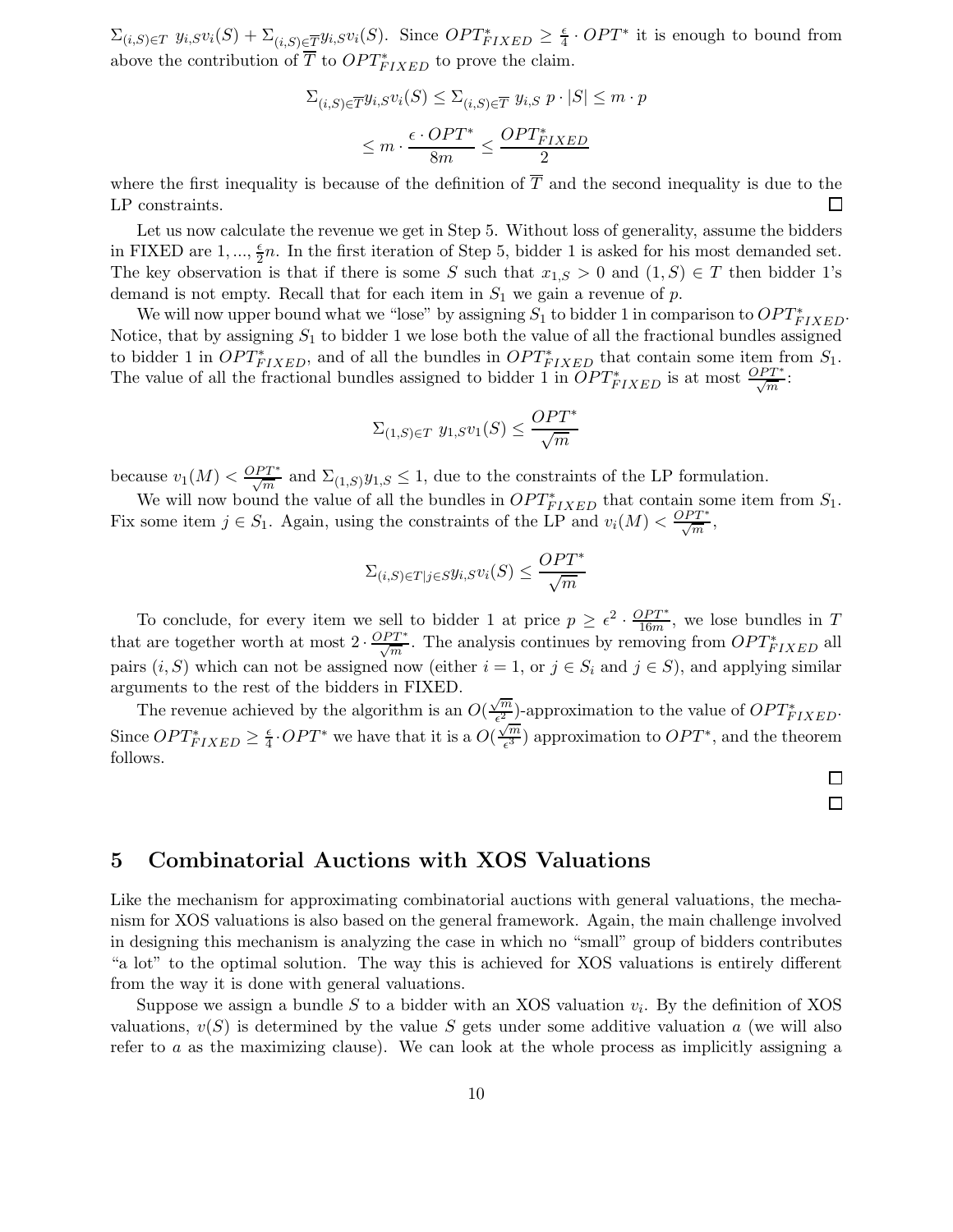"price" to each item in S (the price that a assigns to each item in S.) We will use this property for finding a price for the fixed-price auction. To see how this is done we must first introduce the following definition:

**Definition 5.1** We say that an allocation of the items  $T = (T_1, ..., T_n)$  is supported by a price p, *if for each bidder i* and each possible bundle  $S_i \subseteq T_i$ , *it holds that*  $v_i(S_i) \geq |S_i| \cdot p$ . We call  $\Sigma_i |T_i| \cdot p$ *the* supported value *of* T*.*

We now show that for every allocation it is possible to find a "contained" allocation and a price that supports it, and holds a considerable part of the welfare of the original allocation.

**Lemma 5.2** For every allocation  $T = (T_1, ..., T_n)$  it is possible to find in polynomial time an al*location*  $(S_1, ..., S_n)$  *and a price p that supports it, such that for each i,*  $S_i \subseteq T_i$ *, and*  $\Sigma_i | S_i | \cdot p \geq$  $\Omega(\frac{\Sigma_i v_i(T_i)}{\log m})$ .

**Proof:** Given an allocation T, we query each bidder is XOS oracle for the maximizing XOS clause for  $T_i$ . We refer to the value of an item in  $T_i$  as the item's value in the maximizing clause of  $T_i$ . Let  $W = \Sigma_i v_i(T_i)$  (i.e., the welfare value of T.) Define the set  $P = \{\frac{W}{2m}, \frac{W}{m}, ..., \frac{W}{2}, W\}$ . Notice that  $|P| = O(\log m)$ that  $|P| = O(\log m)$ .

Round down each item's value in the maximizing clauses to the nearest value in P. Let  $p \in P$ be the (rounded down) item value that "contributes the most" to the welfare. Notice that we ignore items with value lower than  $\frac{W}{2m}$  – our "loss" is not too high since the sum of these items' values is<br>less than  $\frac{W}{2m}$ . We can now define  $(S_1, \ldots, S_n)$  to be the allocation in which  $S_1 \subset T_1$  and the (rounded less than  $\frac{W}{2}$ . We can now define  $(S_1, ..., S_n)$  to be the allocation in which  $S_i \subseteq T_i$  and the (rounded down) value of every item in T is at least n down) value of every item in  $T_i$  is at least p.

There is still the matter of finding such a price that would enable us to get a good approximation in the fixed-price auction. We prove that one can use the bidders in STAT to find such a price for the bidders in FIXED with high probability.

We also note that if a valuation is known to be submodular, an XOS oracle for it can be simulated using a demand oracle [6]. Thus, if all bidders are known to be submodular our mechanism can be implemented using demand oracles only.

### **The Algorithm:**

**Input:** *n* bidders,  $v_1, ..., v_n$ , each represented by a demand and a XOS oracle, a rational number  $0 < \epsilon < \frac{1}{2}$ .

**Output:** An allocation of the items, which is an  $O(\frac{\log^2 m}{\epsilon^3})$ -approximation to the optimal allocation.

### **The Algorithm:**

Phase I: Partitioning the Bidders

1. Assign each bidder to exactly one of the following three sets: SEC-PRICE with probability 1 −  $\epsilon$ , FIXED with probability  $\frac{\epsilon}{2}$ , and STAT with probability  $\frac{\epsilon}{2}$ .

### Phase II: Gathering Statistics

- 2. Find an allocation that is an  $O(1)$  approximation to the value of the optimal solution in the combinatorial auction with all  $m$  items, but only with the bidders in STAT (e.g., using the algorithms of [6, 7]). Denote this value by  $OPT_{STAT}$ .
- 3. Using the allocation obtained in the previous step, find a price  $p'$  and an allocation  $T =$  $(T_1, ..., T_{\text{STAT}})$ , such that T is supported by p' (rounded down to the nearest power of 2), and  $\Sigma_{i \in STAT} | T_i | p' \ge \Omega(\frac{OPT_{STAT}}{\log m})$ .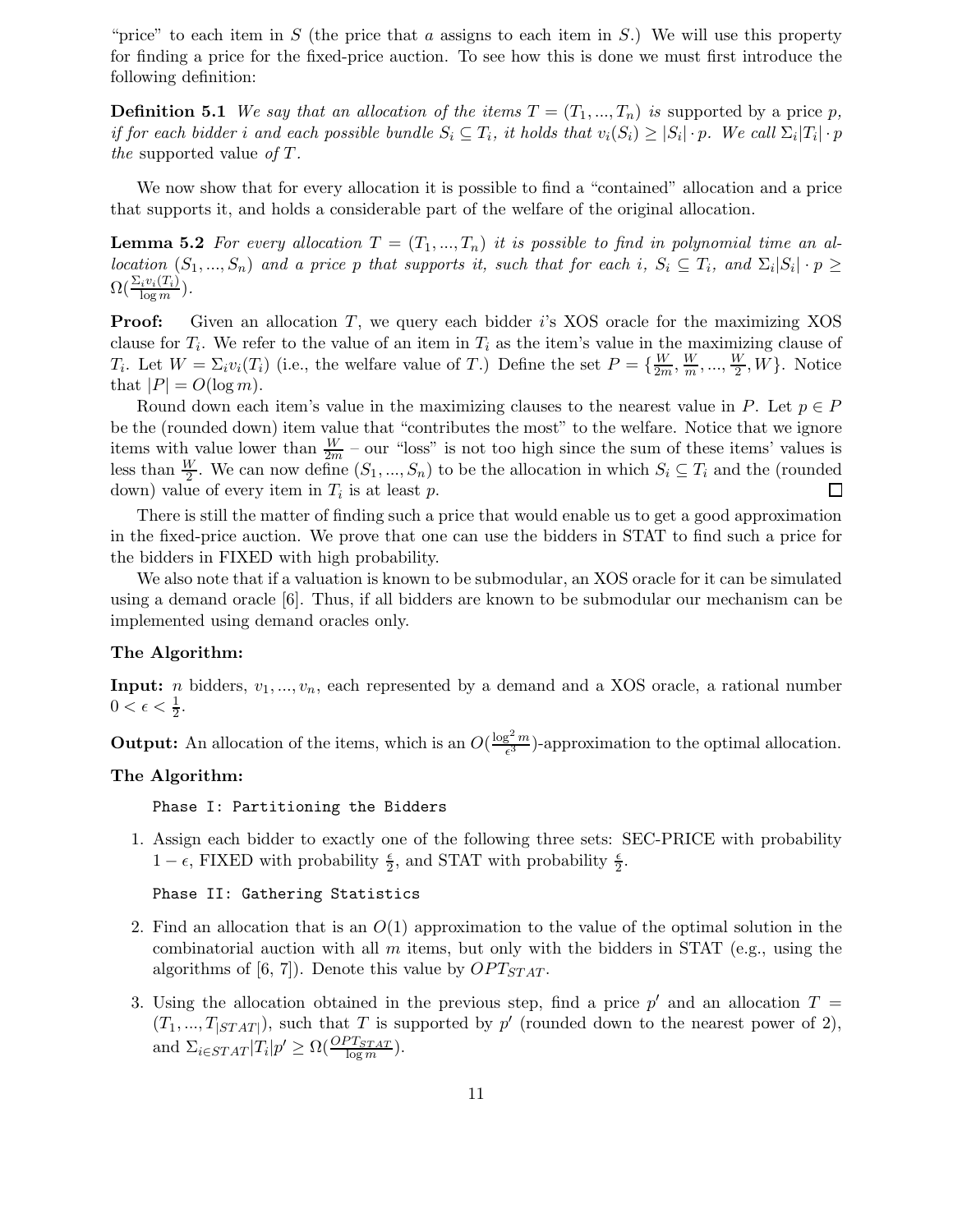Phase III: A Second-Price Auction

4. Conduct a second-price auction with a reserve price of  $\frac{\epsilon^2}{100} \frac{OPT_{STAT}}{\log^2 m}$ , in which the bundle M<br>of all items is sold to the bidders in SEC-PRICE. If there is a "winning bidder" allocate all of all items is sold to the bidders in SEC-PRICE. If there is a "winning bidder", allocate all the items to that bidder and output this allocation. Otherwise, proceed to the next step.

### Phase IV: A Fixed-Price Auction

- 5. Let  $R = M$ . Let  $p = p'/2$ .
- 6. For each bidder  $i \in FIXED$ , in some arbitrary order:
	- (a) Let  $S_i$  be the demand of bidder i given the following prices: p for each item in R, and  $\infty$  for each item in  $M - R$ .
	- (b) Allocate  $S_i$  to bidder i, and set his price to be  $p \cdot |S_i|$ .
	- (c) Let  $R = R \setminus S_i$ .

**Theorem 5.3** *For any constant*  $0 < \epsilon < \frac{1}{2}$ *, there exists a randomized and truthful algorithm that achieves an*  $O(\frac{\log^2 m}{\epsilon^3})$ -*approximation with probability*  $1 - \epsilon$ *.* 

**Proof:** The algorithm produces a feasible allocation. Incentive compatibility of the algorithm is guaranteed since it was built using the framework. It is left to prove that it obtains the desired approximation ratio with probability  $1 - \epsilon$ .

We will now prove that the the algorithm provides the approximation ratio. Let  $R = \frac{\epsilon^2}{100} \frac{OPT}{\log^2 m}$ . There are two possible cases:

- 1. There is a bidder i such that  $v_i(M) \geq R$ .
- 2. For each bidder i,  $v_i(M) < R$ .

We handle the first case in a way similar to the way we handled the first case in the correctness proof for the algorithm of Section 4. Let i be some bidder such that  $v_i(M) \geq R$ . Observe that with probability  $1 - \epsilon$  bidder *i* is in SEC-PRICE. If there is no such bidder is in SEC-PRICE, then the algorithm fails to guarantee any approximation ratio. This happens with probability of at most  $\epsilon$ . If bidder i is in SEC-PRICE the algorithm obtains a  $R$ -approximation. The next proof is similar to the proof of Lemma 4.2.

**Proposition 5.4** If there exists a bidder i in SEC-PRICE such that  $v_i(M) \geq R$ , then the allocation *generated by the algorithm is a* O(R)*-approximation to the optimal allocation.*

Let us now examine the second case, where for each bidder i,  $v_i(M) < R$ . The basic idea is to use the bidders in STAT to find a price that, with high probability, will obtain an allocation of the items to the bidders in FIXED in Step 6.

To show this we need to prove that  $OPT_{FIXED}$ , the value of the optimal solution consisting of the bidders in FIXED only, has a value that is "close" to the value of the total welfare. This will be done in a similar way to the previous algorithm. However, unlike the previous algorithm, we have to prove that if a price is "good" in  $OPT_{FIXED}$  (i.e. supports an allocation that holds a substantial part of the welfare), then it can be found using the bidders in STAT. As in Lemma 5.2, we restrict our attention to prices which are greater than  $\frac{OPT}{2m \log m}$ .

**Lemma 5.5** *If for each bidder i*,  $v_i(M) < R$ *, then with probability higher than*  $1 - 2\epsilon^2$ *:*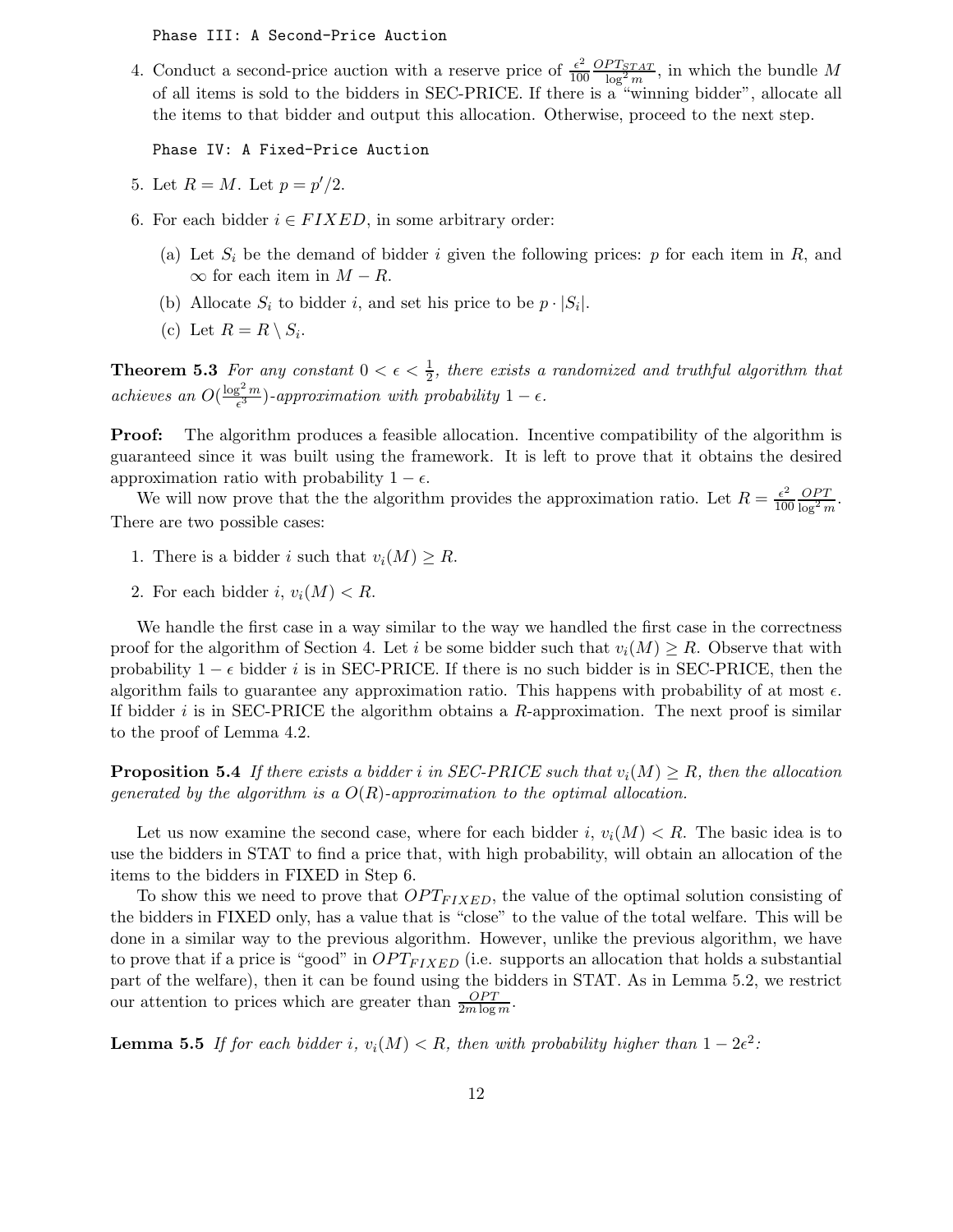- 1.  $\frac{\epsilon}{4} \cdot OPT \le OPT_{STAT}$
- 2.  $\frac{\epsilon}{4} \cdot OPT \le OPT_{FIXED}$
- *3.* Let  $P = \{p | p \text{ is a power of 2, and } \frac{OPT}{2m \log m} \leq p \leq \frac{OPT}{\log m}$ , and there exists an allocation T that is supported by p, and the supported value of T is at least  $\frac{\epsilon}{4} \cdot \frac{OPT}{\log m}$ . Then, for every  $p_k \in P$  there exists an allocation T, of the *items* to the hidders in *FIXED* only such that T, is supported by *exists an allocation*  $T_k$  *of the items to the bidders in FIXED only such that*  $T_k$  *is supported by*  $p_k$ , and the supported value of  $T_k$  is at least  $\frac{\epsilon^2}{16} \cdot \frac{OPT}{\log m}$ .

**Proof:** The proof that the probability that one of the first two events does not occur is  $o(1)$  is identical to that of Lemma 4.3. We now bound from above the probability that the third event occurs and use the union bound to complete the proof.

Let  $T = (T_1, ..., T_n)$  be an allocation, and  $p_k \in P$  a price such that the supported value of T is at least  $\frac{\epsilon}{4} \cdot \frac{OPT}{\log m}$ , and T is supported by  $p_k$ . We now turn our attention to the bidders in FIXED.<br>Observe that for each bidder  $i \in FIXED$ ,  $v_i(T_i) \geq |T_i| \cdot p_t$ . Therefore, we will prove that there exists a  $T_k$  with the desired value by looking at the expected value of T, restricted only to bidders in FIXED.

Let  $A_i$  be the random variable that gets the value of  $p \cdot |T_i|$  with probability  $\frac{\epsilon}{2}$ , and 0 with has been variable to  $A = \sum A_i$ . Since every bidder i is placed in FIXED with probability  $\frac{\epsilon}{2}$ . probability  $1 - \frac{\epsilon}{2}$ . Let  $A = \sum_i A_i$ . Since every bidder *i* is placed in FIXED with probability  $\frac{\epsilon}{2}$ <br>we have that  $E[A] = \sum_i E[A] = \frac{\epsilon \sum_i n_i}{|T'|} > \frac{\epsilon}{2}$ .  $\frac{OPT}{2}$  Using Claim 4.4, and since for each *i* we have that  $E[A] = \sum_i E[A_i] = \frac{\epsilon}{2} \sum_i p \cdot |T_i| \ge \frac{\epsilon}{4} \cdot \frac{OPT}{\log m}$ . Using Claim 4.4, and since for each  $i$ ,  $A \in [0, R]$  we have that  $A_i \in [0, R]$ , we have that

$$
\Pr[A < \frac{\epsilon^2 OPT}{16 \log m}] \le \Pr[|A - \frac{\epsilon^2 OPT}{8 \log m}| \ge \frac{\epsilon^2 OPT}{16 \log m}]
$$
\n
$$
\le \frac{R \cdot \frac{\epsilon^2 OPT}{8 \log m}}{(\frac{\epsilon^2 OPT}{16 \log m})^2} \le \frac{32R \cdot \log m}{\epsilon^2 \cdot OPT}
$$

Since there are less than  $\log m$  possible choices of  $p_k$ , we can apply the union bound to verify that the fourth event does not occur with probability  $\frac{32R \log m \log m}{\epsilon^2 OPT}$ . By our choice of R, we get that they all hold simultaneously with probability of at least  $1 - 2\epsilon^2$ .

Given that the conditions of Lemma 5.5 hold, we will show that we manage to achieve an  $O(\frac{\log m}{\epsilon^3})$ approximation factor. With probability of at most  $2\epsilon^2$  this is not the case, and the algorithm fails to provide any approximation ratio.

If some bidder  $i$  in SEC-PRICE was allocated  $M$  in Step 4, then he was forced to pay at least  $\epsilon^2$  $\frac{OPT_{STAT}}{\log^2 m}$ . Therefore, that bidder's value for M is greater than  $\frac{\epsilon^2}{100}$  $\frac{OPT_{STAT}}{\log^2 m}$ , which by Lemma 5.5 is at least  $O(\frac{\epsilon^3 OPT}{\log^2 m})$ . Hence, allocating M to bidder *i* provides a a  $O(\frac{\log^2 m}{\epsilon^3})$  approximation to the optimal solution the optimal solution.

If no bidder in SEC-PRICE got the bundle  $M$  then the algorithm attempts to sell items to the bidders in FIXED (Step 6). The next two lemmas show that in this case we will get an allocation that is an  $O(\frac{\log m}{\epsilon^3})$ -approximation to the optimal allocation.

**Lemma 5.6** Let  $T_p = (T_1, ..., T_n)$  be an allocation that maximizes  $\Sigma_i v_i(T_i)$  such that

- 1.  $T_p$  *is supported by* p.
- 2. For each bidder  $i \notin FIXED$ ,  $T_i = \emptyset$ .

*Then, if the algorithm reaches Step 6 the approximation ratio achieved is*  $O(\Sigma_i |T_i| \cdot p)$ .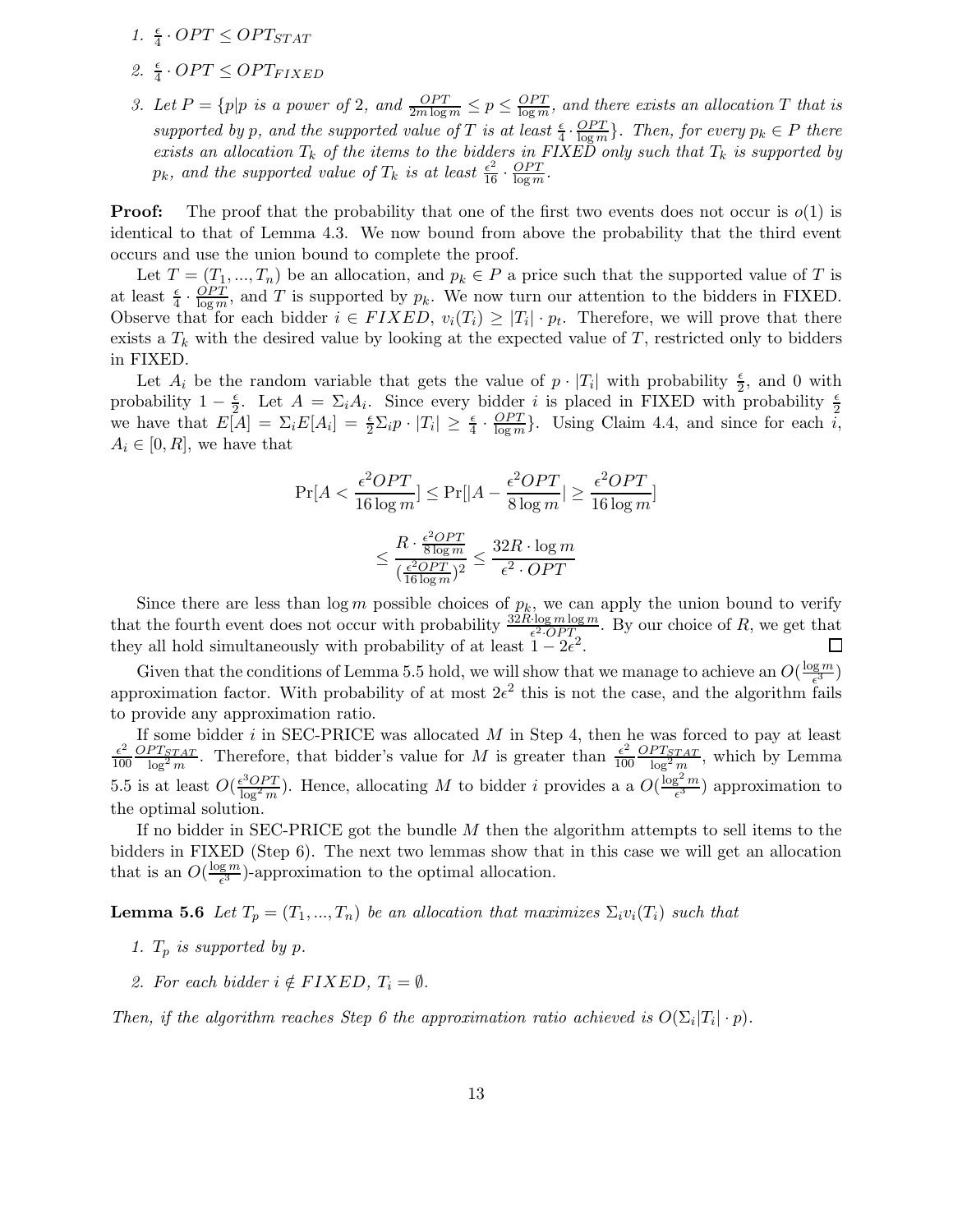**Proof:** We first note that by assigning  $T_i$  to each bidder i and charging a price of  $|T_i| \cdot p$ , we gain a revenue of  $\Sigma_i|T_i|\cdot p$ , while all bidders are profitable. We will use this revenue as a lower bound to the welfare that can be achieved. Notice that we do not guarantee that the actual revenue the mechanism gets is a constant factor away from  $\Sigma_i|T_i| \cdot p$ .

We will now upper bound the revenue we lose by assigning  $S_1$  to bidder 1, comparing to the allocation considered earlier. Without loss of generality, assume the bidders in FIXED are numbered  $1, ..., \frac{\epsilon}{2}n$ . In the first iteration of Step 5, bidder 1 is asked for his most demanded set. First, we could have assigned  $T_1$  to bidder 1 and gain a revenue of  $|T_1|$ ,  $\ell$  (Recall that the the price for item could have assigned  $T_1$  to bidder 1 and gain a revenue of  $|T_1| \cdot \frac{p}{2}$ . (Recall that the the price for item<br>is  $\mathcal{L}$ ). However, we did not lose too much because the value of  $T_1$  is at most twice the value of  $S$ is  $\frac{p}{2}$ .) However, we did not lose too much because the value of  $T_1$  is at most twice the value of  $S_1$ .<br>The last statement is true since bidder 1 could gain a profit of at least  $|T_1|$ .  $\frac{p}{q}$  by choosing  $T_$ The last statement is true since bidder 1 could gain a profit of at least  $|T_1| \cdot \frac{p}{2}$  by choosing  $T_1$ , and  $S_1$  has at least that value being bidder 1's most demanded set. We note again that the revenue we  $S_1$  has at least that value being bidder 1's most demanded set. We note again that the revenue we<br>collier in this case (but not the welfame) might be reary angle comparing to  $y(T)$ achieve in this case (but not the welfare) might be very small comparing to  $v_i(T_i)$ .

The second possible lose occurs when there is an item  $j \in S_1$ , and there exists another bidder i' with  $j \in T_{i'}$ . Because  $T_p$  is supported by p, we have that  $v_{i'}(T_{i'}\setminus\{j\}) \geq (|T_{i'}|-1) \cdot p$ . Summing over all such items, we have that we lose a value of at most  $|S_1| \cdot \frac{p}{2} \le v_1(S_1)$ . The inequality holds since  $S_1$  is profitable to bidder 1 under a price per item of  $\frac{p}{2}$ since  $S_1$  is profitable to bidder 1 under a price per item of  $\frac{p}{2}$ .<br>To conclude by assigning  $T_1$  to bidder 1 we lose a rever

To conclude, by assigning  $T_1$  to bidder 1 we lose a revenue of  $O(T_1)$ . The analysis continues by removing from  $T_2, ..., T_{\frac{\epsilon}{2}}$  $\frac{2}{2}$  all items which can not be assigned now, and using induction to apply similar arguments to the rest of the bidders in FIXED.

**Lemma 5.7** *If the following conditions hold:*

- *1. The algorithm reaches Step 6*
- 2.  $\frac{\epsilon}{4} \cdot OPT \le OPT_{STAT}$
- 3.  $\frac{\epsilon}{4} \cdot OPT \le OPT_{FIXED}$
- 4. Let  $P = \{p | p \text{ is a power of 2, and } \frac{OPT}{2m \log m} \leq p \leq \frac{OPT}{\log m}$ , and there exists an allocation T that is supported by p, and the supported value of T is at least  $\frac{\epsilon}{4} \cdot \frac{OPT}{\log m}$ . Then, for every  $p_k \in P$  there exists an allocation  $T_k$  of the items to the bidders in FIXED only such that  $T_k$  is supported by  $p_k$ , and the supported value of  $T_k$  is at least  $\frac{\epsilon^2}{16} \cdot \frac{OPT}{\log m}$ .

*Then the algorithm produces an allocation that is an*  $O(\frac{\log m}{\epsilon^3})$ -approximation to the welfare.

**Proof:** Observe that in Step 3 we have found an allocation that is supported by p and worth more than  $\frac{C}{2}$  $\frac{\rho_{TSTAT}}{\log m} \geq \frac{\epsilon OPT}{4 \log m}$ . Obviously, an allocation restricted to bidders in STAT only is also for all bidders with the same value. We can therefore deduce that there exists an an allocation for all bidders with the same value. We can therefore deduce that there exists an allocation  $T_p$  of the items to bidders in FIXED such that  $T_p = (T_1, ..., T_n)$  is supported by p, and worth at least  $\frac{\epsilon^2}{16} \cdot \frac{OPT}{\log m}$ .

Clearly, all conditions of Lemma 5.6 hold. Therefore, the algorithm is an  $O(\frac{\log m}{\epsilon^2})$ -approximation to the value of  $OPT_{FIXED}$ . Since  $OPT_{FIXED} \geq \frac{\epsilon}{4} \cdot OPT$  we have that it is an  $O(\frac{\log m}{\epsilon^3})$  approximation to  $OPT$ mation to OPT.  $\Box$ 

### $\Box$

### **Acknowledgments**

We thank Moshe Babaioff, Liad Blumrosen, Uri Feige, Ron Lavi, Ahuva Mu'alem, and Chaitanya Swamy for helpful discussions and comments. The authors are supported by grants from the Israel Science Foundation and the USA-Israel Bi-national Science Foundation.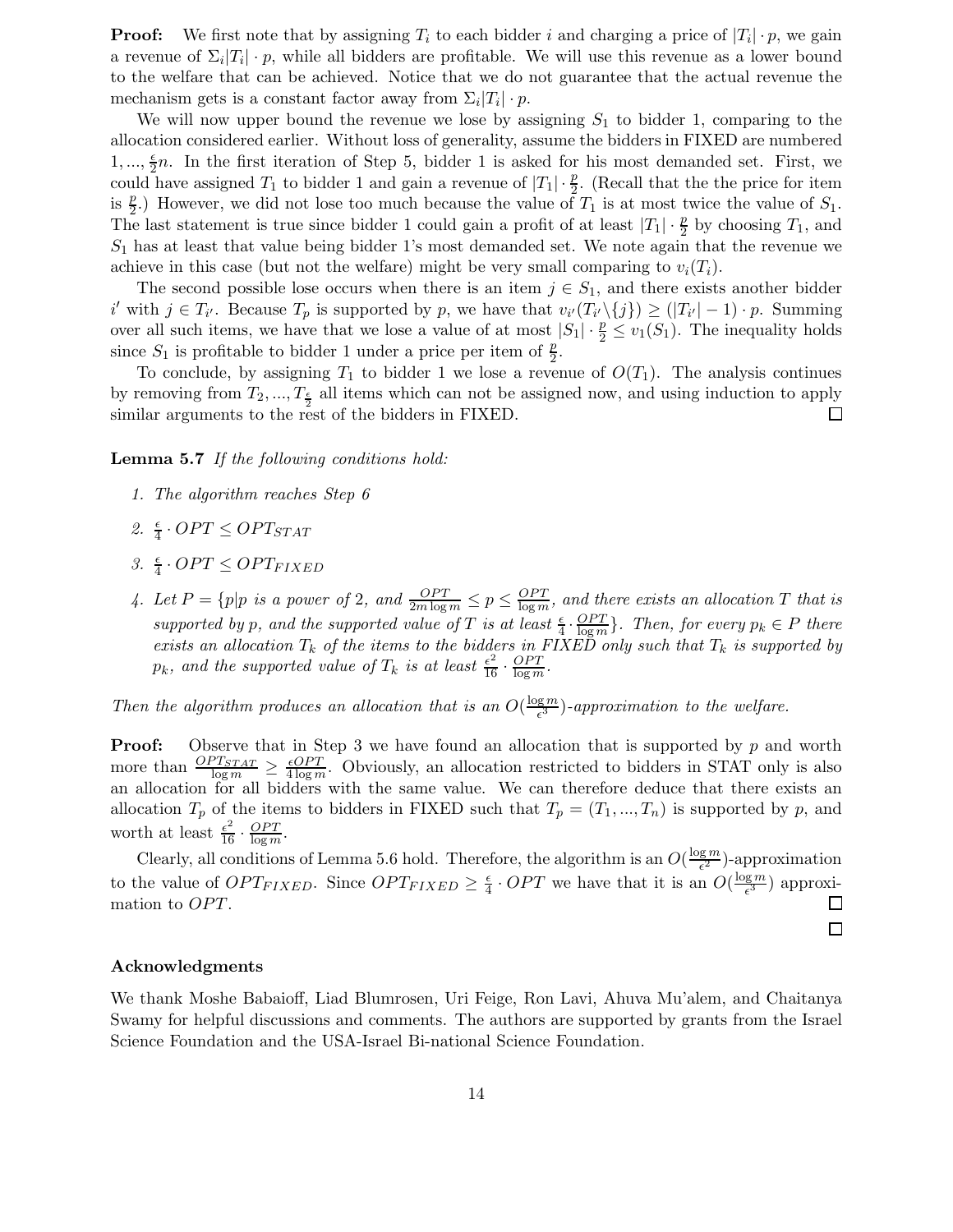# **References**

- [1] A. Archer, C. Papadimitriou, K. Talwar, and E. Tardos. An approximate truthful mechanism for combinatorial auctions with single parameter agent. In *Proceedings of the 14th Annual ACM Symposium on Discrete Algorithms (SODA)*, 2003.
- [2] Yair Bartal, Rica Gonen, and Noam Nisan. Incentive compatible multi unit combinatorial auctions. In *TARK 03*, 2003.
- [3] Liad Blumrosen and Noam Nisan. On the computational power of iterative auctions I: Demand queries. Working Paper. Preliminary version in EC 2005.
- [4] E. H. Clarke. Multipart pricing of public goods. *Public Choice*, 2:19–33, 1971.
- [5] P. Cramton, Y. Shoham, and R. Steinberg (Editors). *Combinatorial Auctions*. MIT Press. Forthcoming., 2005. http://www.cramton.umd.edu/papers2000-2004/cramton-shohamsteinberg-combinatorial-auctions.pdf.
- [6] Shahar Dobzinski, Noam Nisan, and Michael Schapira. Approximation algorithms for combinatorial auctions with complement-free bidders. In *STOC '05: Proceedings of the thirty-seventh annual ACM symposium on Theory of computing*, pages 610–618, New York, NY, USA, 2005. ACM Press.
- [7] Shahar Dobzinski and Michael Schapira. An improved approximation algorithm for combinatorial auctions with submodular bidders. In SODA 2006.
- [8] Uriel Feige. On maximizing welfare where the utility functions are subadditive. To appear in STOC 2006.
- [9] Amos Fiat, Andrew V. Goldberg, Jason D. Hartline, and Anna R. Karlin. Competitive generalized auctions. In *STOC*, pages 72–81, 2002.
- [10] Andrew Goldberg, Jason Hartline, Anna Karlin, Mike Saks, and Andrew Wright. Competitive auctions. Submitted.
- [11] T. Groves. Incentives in teams. *Econometrica*, pages 617–631, 1973.
- [12] Ron Holzman, Noa Kfir-Dahav, Dov Monderer, and Moshe Tennenholtz. Bundling equilibrium in combinatrial auctions. *Games and Economic Behavior*, 47:104–123, 2004.
- [13] Subhash Khot, Richard Lipton, Evangelos Markakis, and Aranyak Mehta. Inapproximability results for combinatorial auctions with submodular utility functions. To appear in WINE 2005.
- [14] Ron Lavi, Ahuva Mu'alem, and Noam Nisan. Towards a characterization of truthful combinatorial auctions. In *FOCS '03: Proceedings of the 44th Annual IEEE Symposium on Foundations of Computer Science*, page 574, Washington, DC, USA, 2003. IEEE Computer Society.
- [15] Ron Lavi and Chaitanya Swamy. Truthful and near-optimal mechanism design via linear programming. In FOCS 2005.
- [16] Benny Lehmann, Daniel Lehmann, and Noam Nisan. Combinatorial auctions with decreasing marginal utilities. In *ACM conference on electronic commerce*, 2001.
- [17] Daniel Lehmann, Liadan Ita O'Callaghan, and Yoav Shoham. Truth revelation in approximately efficient combinatorial auctions. In *JACM 49(5)*, pages 577–602, Sept. 2002.